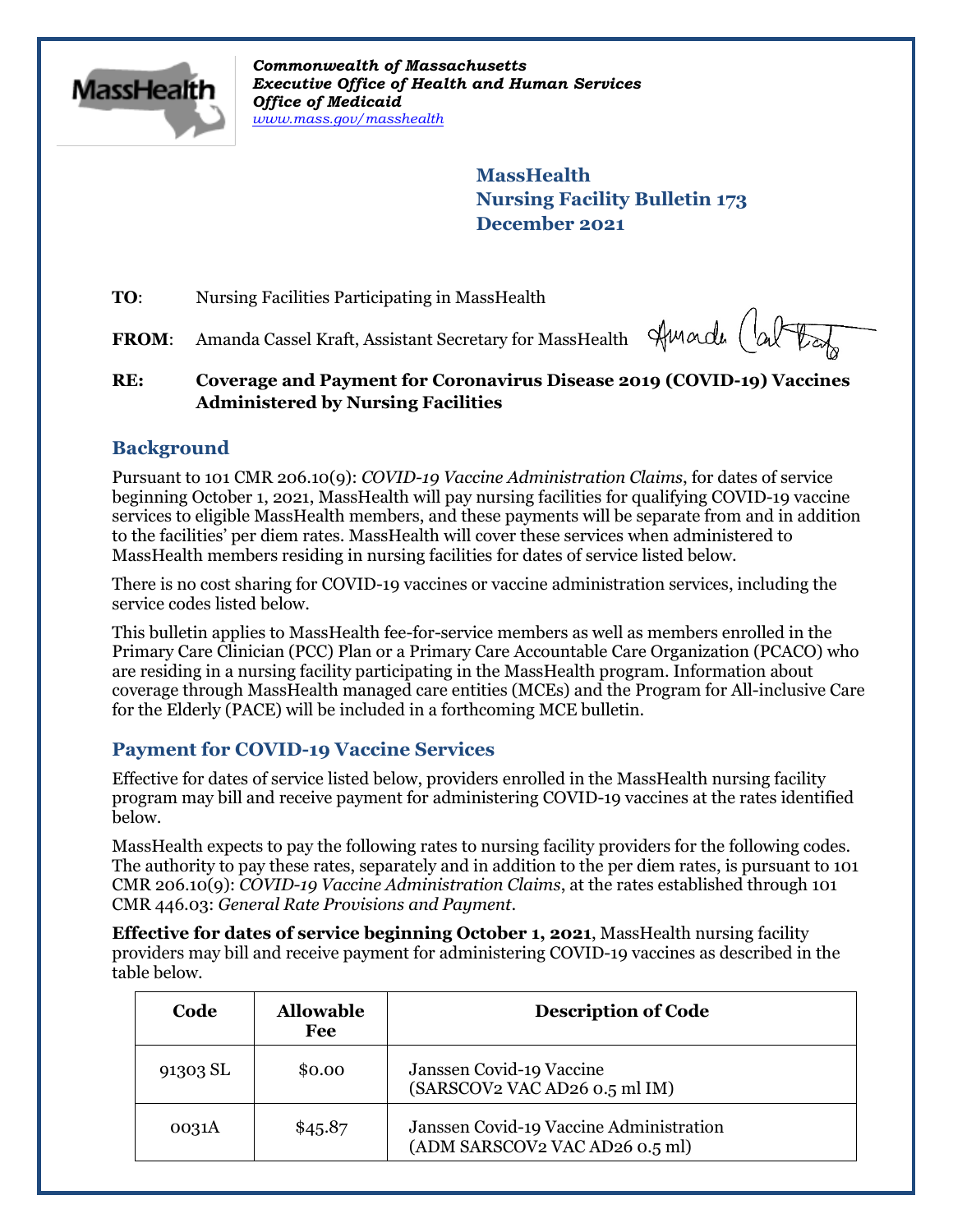## **MassHealth Nursing Facility Bulletin 173 December 2021 Page 2 of 4**

| Code     | <b>Allowable</b><br>Fee | <b>Description of Code</b>                                                                                     |
|----------|-------------------------|----------------------------------------------------------------------------------------------------------------|
| 91300 SL | \$0.00                  | Pfizer-Biontech Covid-19 Vaccine (SARSCOV2 VAC 30<br>$mcg/0.3$ ml IM)                                          |
| 0001A    | \$45.87                 | Pfizer-Biontech Covid-19 Vaccine Administration - First<br>Dose (ADM SARSCOV2 30 mcg/0.3 ml 1st)               |
| 0002A    | \$45.87                 | Pfizer-Biontech Covid-19 Vaccine Administration -<br>Second Dose (ADM SARSCOV2 30 mcg/0.3 ml 2 <sup>nd</sup> ) |
| 0003A    | \$45.87                 | Pfizer-Biontech Covid-19 Vaccine Administration – Third<br>Dose (ADM SARSCOV2 30 mcg/0.3 ml 3rd)               |
| 0004A    | \$45.87                 | Pfizer-Biontech Covid-19 Vaccine Administration -<br>Booster (ADM SARSCOV2 30 mcg/0.3 ml Booster)              |
| 91301 SL | \$0.00                  | Moderna Covid-19 Vaccine<br>(SARSCOV2 VAC 100 mcg/0.5 ml IM)                                                   |
| 0011A    | \$45.87                 | Moderna Covid-19 Vaccine Administration - First Dose<br>$(ADM SARSCOV2 100 mg/0.5 ml 1st)$                     |
| 0012A    | \$45.87                 | Moderna Covid-19 Vaccine Administration - Second<br>Dose (ADM SARSCOV2 100 mcg/0.5 ml 2 <sup>nd</sup> )        |
| 0013A    | \$45.87                 | Moderna Covid-19 Vaccine Administration – Third Dose<br>$(ADM SARSCOV2 100 mg/0.5 ml 3rd)$                     |

Furthermore, **effective for dates of service beginning October 20, 2021**, MassHealth nursing facility providers may bill and receive payment for administering COVID-19 vaccines as described in the table below.

| Code     | <b>Allowable</b><br>Fee | <b>Description of Code</b>                                             |
|----------|-------------------------|------------------------------------------------------------------------|
| 91306 SL | \$0.00                  | Moderna Covid-19 Vaccine (Low Dose)                                    |
| 0064A    | \$45.87                 | Moderna Covid-19 Vaccine (Low Dose) Administration –<br><b>Booster</b> |
| 0034A    | \$45.87                 | Janssen Covid-19 Vaccine Administration - Booster                      |

Furthermore, **effective for dates of service beginning October 29, 2021**, MassHealth nursing facility providers may bill and receive payment for administering COVID-19 vaccines as described in the table below.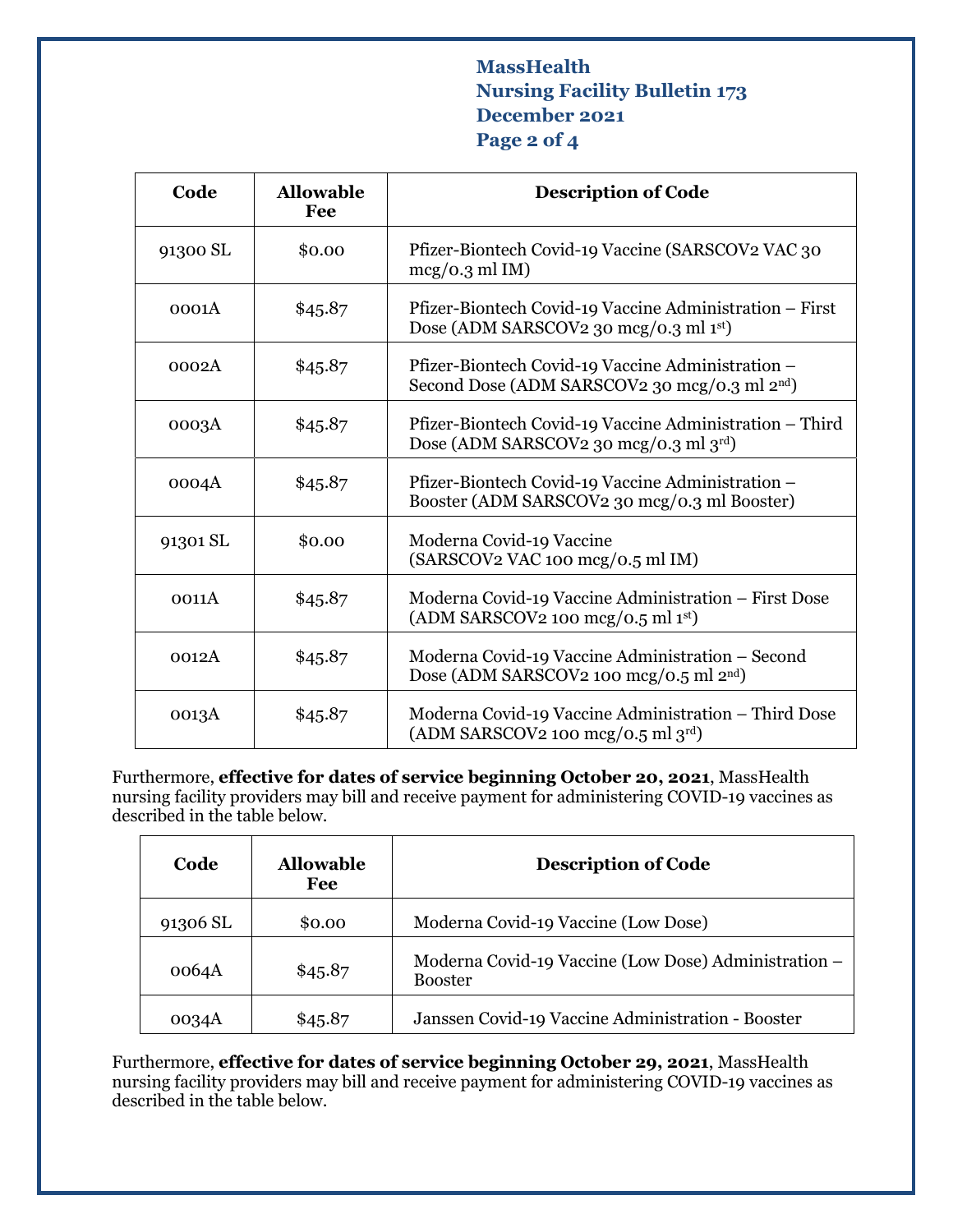# **MassHealth Nursing Facility Bulletin 173 December 2021 Page 3 of 4**

| Code     | <b>Allowable</b><br>Fee | <b>Description of Code</b>                                                         |
|----------|-------------------------|------------------------------------------------------------------------------------|
| 91307 SL | \$0.00                  | Pfizer-BioNTech Covid-19 Pediatric Vaccine                                         |
| 0071A    | \$45.87                 | Pfizer-BioNTech Covid-19 Pediatric Vaccine -<br><b>Administration - First dose</b> |
| 0072A    | \$45.87                 | Pfizer-BioNTech Covid-19 Pediatric Vaccine -<br>Administration - Second dose       |

No code for the booster dose of the vaccine itself is being added for Pfizer-BioNTech or Janssen. The vaccine code 91300 SL can be used with the Pfizer-BioNTech booster and the vaccine code 91303 SL can be used with the Janssen booster.

The modifier "SL" indicates state-supplied vaccine products. This modifier is to be applied to codes to identify administration of vaccine products provided at no cost, whether by the Massachusetts Department of Public Health (DPH), another federal, state, or local agency, or a manufacturer. If providers receive the vaccine product from one of these sources at no cost, providers must bill the code for the vaccine products themselves, with modifier SL, and the codes for the administration of the vaccine. MassHealth will pay \$0 for vaccine products billed with the modifier SL, and the rates listed above for the administration of the vaccine.

# **Qualifying Vaccine Services for Eligible Members**

MassHealth will cover qualifying COVID-19 vaccine services provided to nursing facility residents who are eligible MassHealth members, and nursing facilities may bill directly for these services separately and in addition to their per diem rates paid for such members under 101 CMR 206.00: *Standard Payments to Nursing Facilities*. Qualifying COVID-19 vaccine services are those administered in accordance with an emergency use authorization (EUA) or full approval from the U.S. Food and Drug Administration (FDA) administered by the facility's staff at the facility. This includes COVID-19 booster shots or third doses administered by the nursing facility in accordance with full approval or an EUA from the FDA.

COVID-19 vaccine services administered at the facility by long term care pharmacy partners or by state resources, such as the Massachusetts National Guard or rapid response team personnel, are **not** qualifying COVID-19 vaccine services for the purpose of direct billing by the nursing facility. Nursing facilities may not bill MassHealth for COVID-19 vaccine services that are administered by persons other than the facility staff.

Eligible members, for whom nursing facilities may bill for qualifying COVID-19 vaccine services, include all nursing facility residents who are MassHealth fee-for-service members, as well as MassHealth members who are enrolled in the PCC Plan or a PCACO.

Further, COVID-19 vaccine services provided to nursing facility staff, volunteers, or visitors, whether or not those individuals are MassHealth members, are **not** qualifying COVID-19 vaccine services for the purpose of direct billing by the nursing facility. Nursing facilities may not bill MassHealth for COVID-19 vaccine services provided to non-MassHealth members.